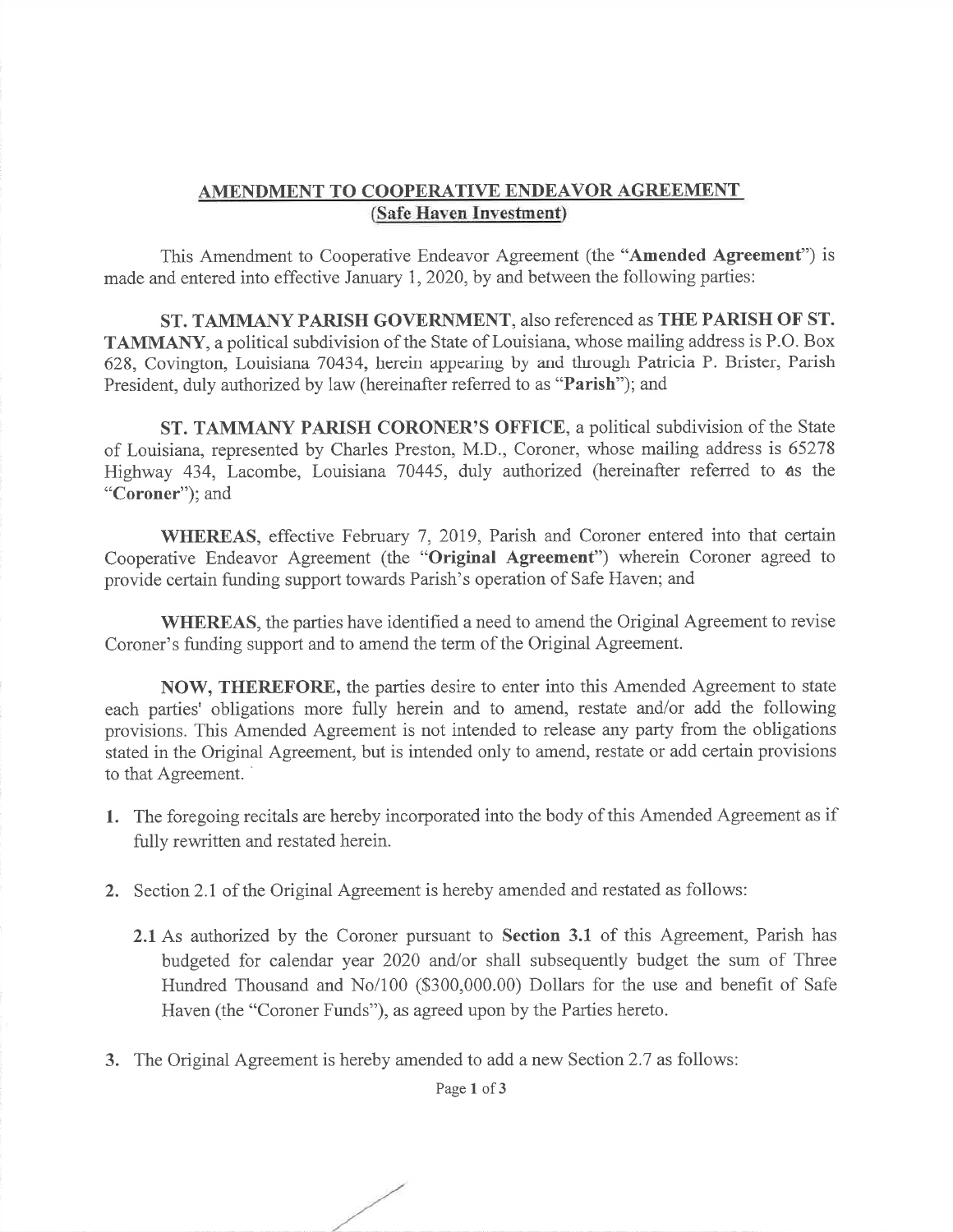- 2.7 Parish shall match the expenditures of Coroner Funds on a dollar-for-dollar basis usingParish's own funding, such that for reimbursement of any authorized expenditure under Section 4 of this Agreement, one-half shall derive from Coroner Funds and one-half shall derive from Parish funds.
- 4. Section 3.1 of the Original Agreement is hereby amended and restated as follows:
	- 3.L Coroner agrees and acknowledges that it will contribute the sum of Three Hundred Thousand and No/100 (\$300,000.00) Dollars for the use and benefit of Safe Haven, asdefined in Section 4.1 of this Agreement.
- 5. Section 4 of the Original Agreement is hereby amended to add a new Section 4.3 as follows:
	- 4.3 Notwithstanding the authorized expenditures of the Coroner Funds as provided in Section 4, only expenditures that are not reimbursable from other sources (i.e.: Medicaid/Medicare, private insurance, grant funds, etc.) shall be reimbursed using Coroner Funds.
- 6. Section 5.1 of the Original Agreement is hereby amended and restated as foliows:
	- 5.1 This Agreement shall become effective upon the Effective Date and terminate on December 31,2022. Any unused, unexpended Coroner Funds remaining at expiration ofthis Agreement shall be refunded to and/or reallocated by Coroner and may not be otherwise disbursed by Parish.
- 7. This Amended Agreement supersedes the Original Agreement only where there exists any conflict. This Amended Agreement controls any conflicts of any terms or conditions. Except as amended hereby, the Original Agreement remains unmodified and in full force and effect.
- 8. All capitalized terms used herein but not defined shall have the meaning assigned to them inthe Original Agreement.

(Signature page follows.)